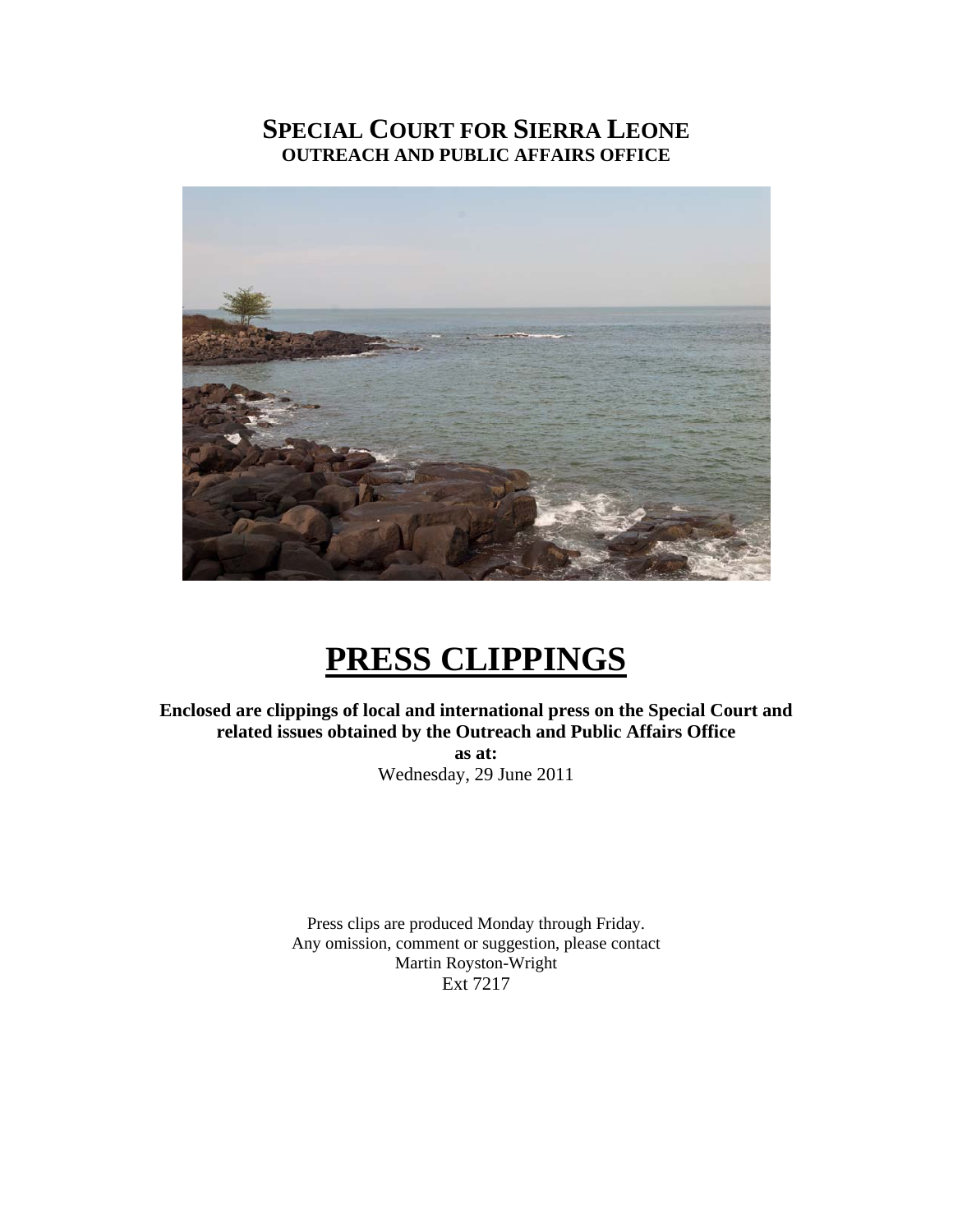| <b>International News</b>                                                            |           |
|--------------------------------------------------------------------------------------|-----------|
| Taxpayer Funds Tyrant / Daily Express                                                | Page 3    |
|                                                                                      |           |
| First Referral of Case to Rwanda / Hirondelle News Agency                            | Page 4    |
| Angola Says ICC Being 'Selective' With Cases / Voice of America                      | Page 5    |
| ICC Weighs Justice and Politics in Prosecutions / Voice of America                   | Pages 6-7 |
| The Gaddafi Indictment is Arbitrary, Political and Counterproductive / The Telegraph | Pages 8-9 |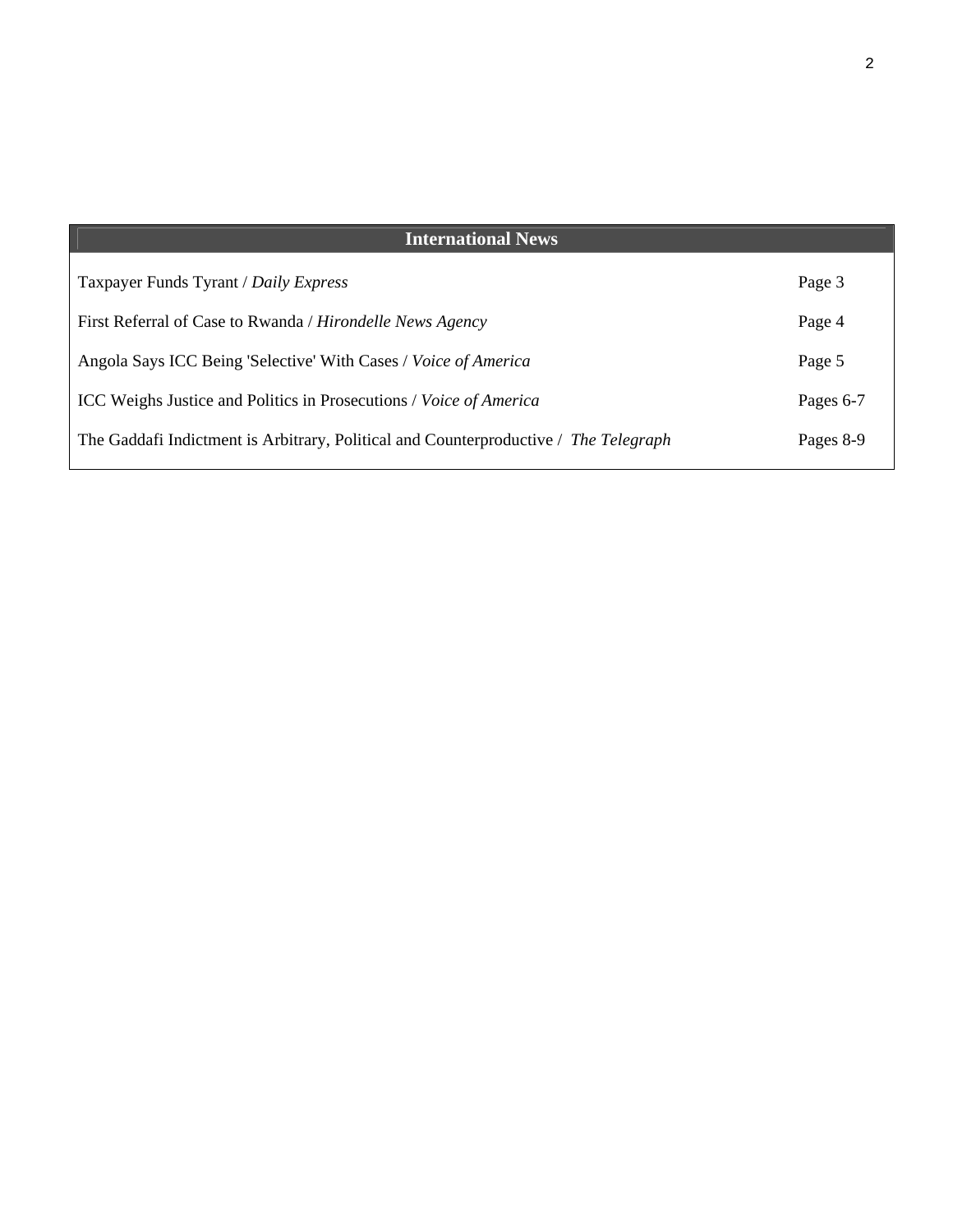## Daily Express Monday, 27 June 2011



#### By **Daily Express reporter**

AFRICAN despot Charles Taylor is to serve his prison sentence in Britain at a cost of more than £1million to the taxpayer, it emerged yesterday.

Tony Blair agreed in 2006 that the public will foot the bill for imprisoning the ex-president of Liberia.

Taylor, 63, will be sentenced to 50 years if found guilty of war crimes in the Hague. If he lives for 20 years it could cost nearly £1.5million. Tory MP Patrick Mercer said: "We don't need celebrity guest villains serving time on the taxpayer."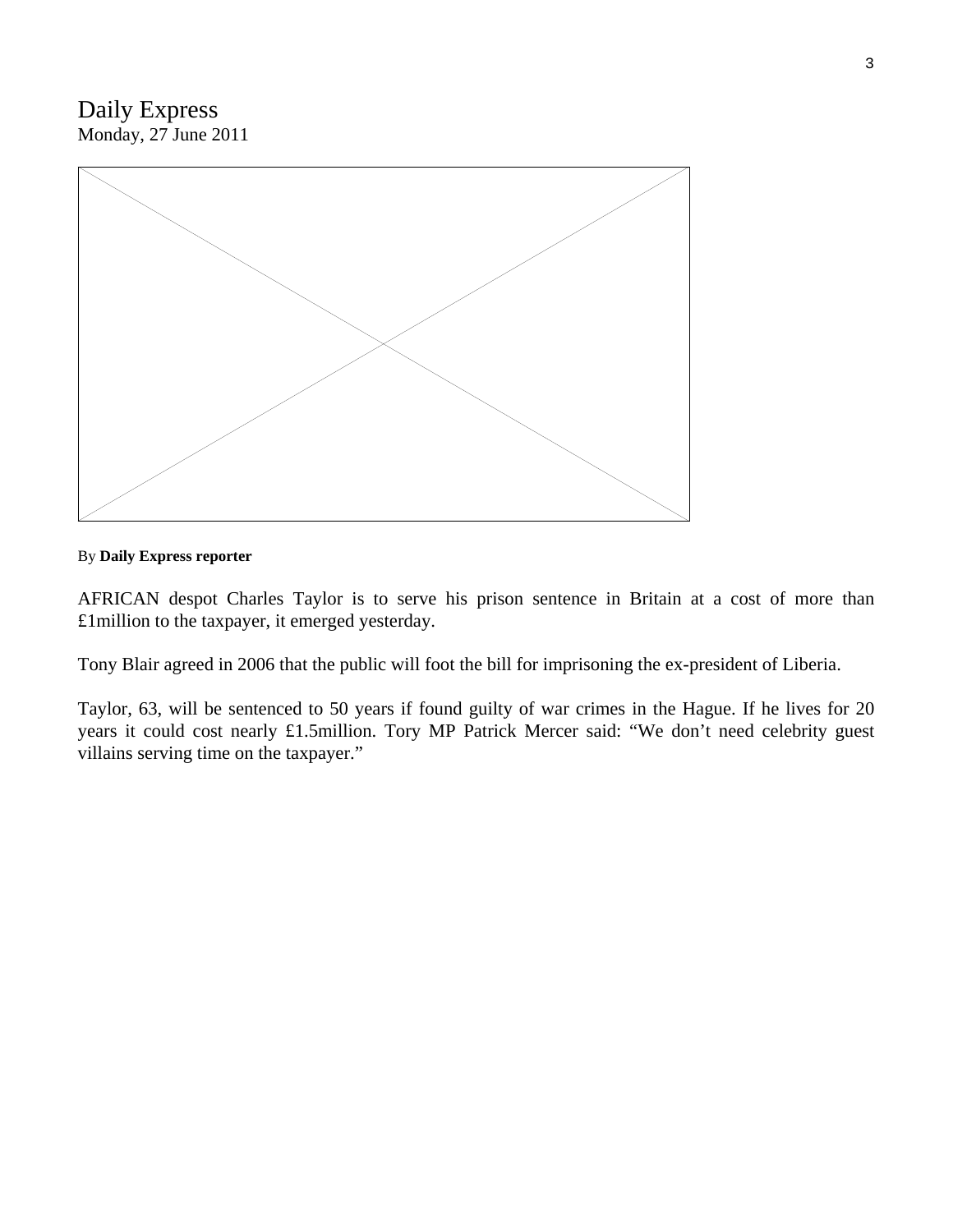## Hirondelle News Agency

Tuesday, 28 June 2011

## **First referral of case to Rwanda**

The International Criminal tribunal for Rwanda (ICTR) for the first time in 17 years Tuesday referred one of its cases to Rwandan judiciary for prosecution.

The case involves Jean Uwinkindi, a a pastor at the Pentecostal Church in the eastern part of the country. The ruling is not a final one as the pastor has the right to appeal.

The decision was made by Trial Chamber Presided by Judge Florence Rita Arrey.The Tribunal states in a press release: ''the chamber was satisfied that the government of Rwanda was prepared to receive its first referral from the ICTR.''

''The Chamber expressed its solemn hope that the Republic of Rwanda would actualize in practice the commitments it made in its filing about its good faith, capacity and willingness to enforce the highest standard of international justice,'' reads part of the Press release of the UN Tribunal.

The Chamber further noted that Rwanda had made material changes in its law and had indicated its capacity and willingness to prosecute cases referred by ICTR adhering to internationally recognized fair trial standards enshrined in the ICTR statute and other human rights instruments.

According to the press release, the Chamber requested the Registrar to appoint the African Commission on Human and Peoples' Right (ACHPR) to monitor Uwinkindi's trial in Rwanda and would bring to the attention of the ICTR President any potential issues that may arise during the proceedings.

However the tribunal warned that it has '' authority under Rule 11 bis to revoke the case from Rwanda as a last resort if necessary.''

The 59 year old pastor is alleged to have committed the offences between April 6 and May 1994 in Kanzenze commune, Kigali Rural prefecture (Central Rwanda).

He was born in Rutsiro commune, Kibuye prefecture (west Rwanda) in 1951. According to the indictment, he is individually responsible for genocide and extermination because he allegedly planned, instigated, ordered, committed or otherwise aided and abetted in the preparation or execution of such crimes.

The trial date was not set because of the pending application by the prosecution to have Uwinkindi's case alongside two others transferred to Rwanda for trial.

Uwinkindi was arrested on June 30, 2010 in Uganda as he was coming into the country from the neighboring Democratic Republic of Congo (DRC).

#### NI/ER/GF

© Hirondelle News Agency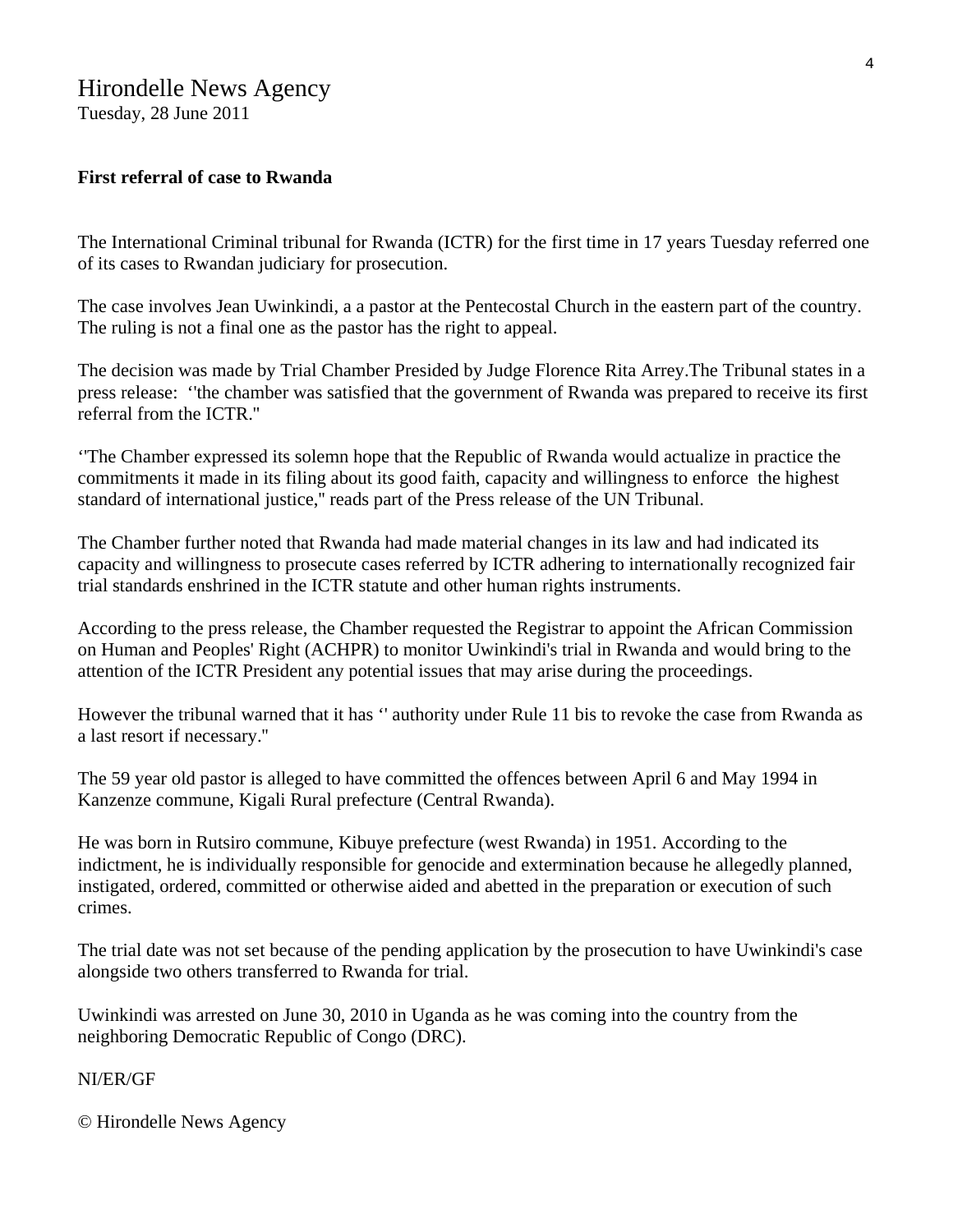Voice of America Tuesday, 28 June 2011

## **Angola Says ICC Being 'Selective' With Cases**

Angola has suggested the International Criminal Court is targeting Africa with the cases it pursues, a day after the ICC indicted Libyan leader Moammar Gadhafi.

In comments published by the Angolan Press Agency, Foreign Minister Georges Chikoti said African countries believe the court is selective in how it assesses or lays charges.

He said African Union members hope to stop this through greater coordination.

The issue may come up at the African Union summit in Equatorial Guinea later this week.

ICC prosecutors are currently investigating cases in six African countries - Libya, Kenya, Uganda, Sudan, the Central African Republic, and the Democratic Republic of Congo. The court has not opened an investigation into any country outside the African continent.

The Associated Press reports that ICC prosecutor Luis Moreno-Ocampo defended his record during a public appearance last week, saying the most serious crimes under his jurisdiction are in Africa.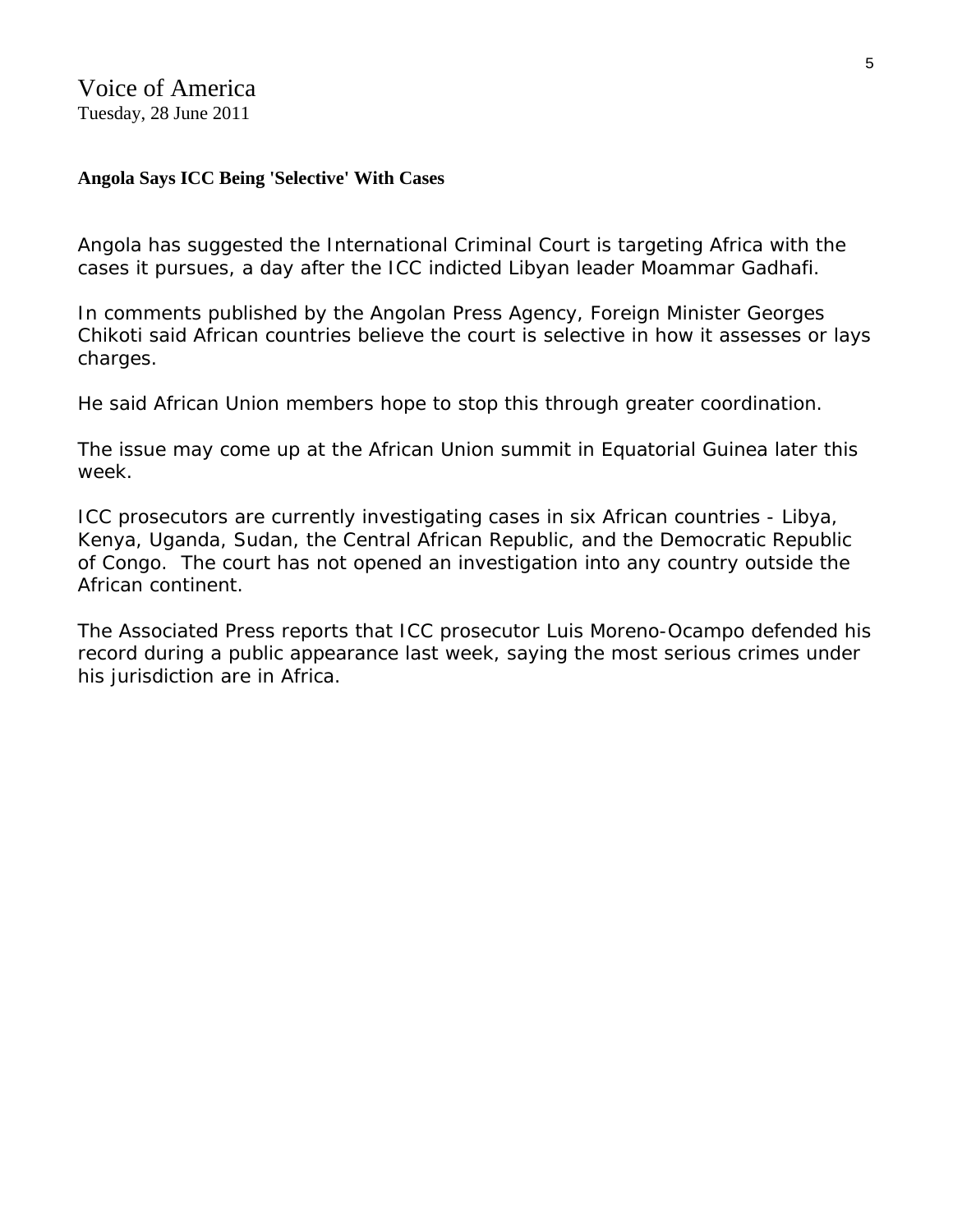## Voice of America Wednesday, 29 June 2011

## **ICC weighs justice and politics in prosecutions**



Monday, the International Criminal Court issued arrest warrants for Libyan leader Moammar Ghadafi, his son and the head of the Libyan intelligence agency.

Mr. Ghadafi is the second sitting head of state indicted by the ICC. The first was Sudanese President Omar al-Bashir. Although indicted in 2008, Mr. Bashir is yet to be arrested.

## **For the victims**

"It's important to hold accountable those who commit atrocities, such as crimes against humanity. And there is reason to believe that these individuals…committed crimes against humanity. So, it's important for those who do commit international crimes to be held accountable," said David Crane, professor at Syracuse University School of Law and former chief prosecutor for the Special Court for Sierra Leone.

Crane added, "The bottom line is this is for justice for the victims."

As with the case of Mr. Bashir, an indictment does not mean immediate prosecution.

"It highlights the role of politics in modern international criminal law. The legal aspects of making sure that Omar al-Bashir or Moammar Ghadafi receives a fair trial have been set in place. So now it'll be a political decision to hand over Bashir and eventually Moammar Ghadafi," he said.

## **Security Council vs. national government**

Is there a difference between a case referred to the ICC by the U.N. Security Council and one referred by an African government, for example?

 Crane said, "Legally, I don't think it makes much difference at all because all those actions do is provide the jurisdiction by which the prosecutor can look into the allegations and then make recommendations to the court."

But here politics may also play a role.

"From a political point of view, when the U.N. Security Council refers a matter to the court, for whatever reason, I think it adds a little bit of a political twist to the issue. The international community represented by the Security Council finds that the actions that have taken place here are the gravest of crimes that need to be carefully looked into. So even though it's not a legal specificity, there's a subtle aspect of this related to the politics," he said.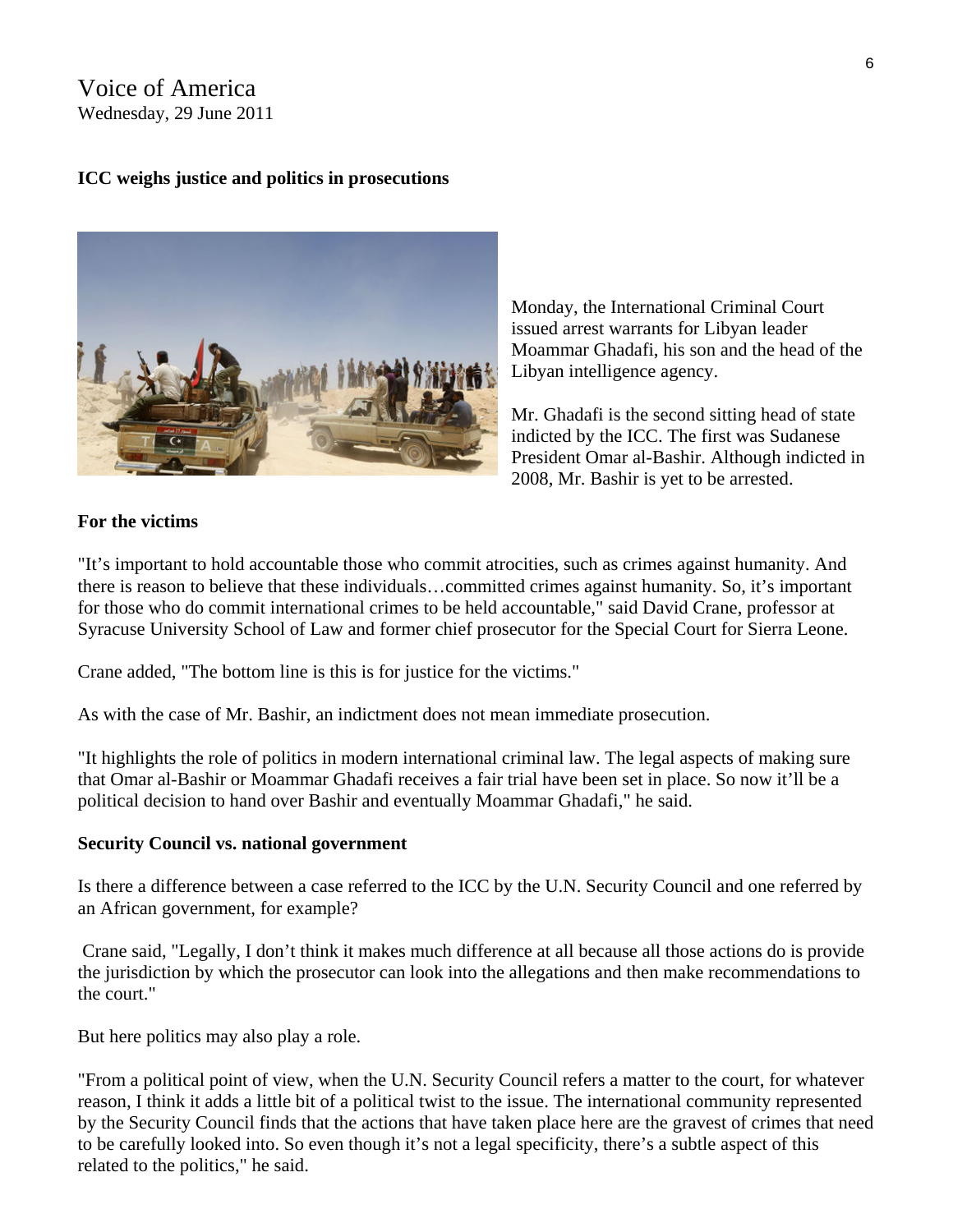#### **Ocampo**

The term of the ICC's first chief prosecutor, Luis Moreno Ocampo, expires at the end of this year. He's been on the job about nine years.

Crane describes him as "someone who had a lot on his plate. Not only setting up a court, but also setting up precedent. Everything he does is for the first time. I admire that. I was in that same position at the Special Court for Sierra Leone, being the founding chief prosecutor. But he is setting up a cornerstone by which for decades future chief prosecutors will be seeking justice for victims."

He outlines the qualifications needed by the next ICC chief prosecutor.

"The chief prosecutor position is someone who is admired around the world. Someone who had leadership capabilities and management capabilities. Being a good lawyer, being a jurist of distinction is a given…I think the most important aspect of being a chief prosecutor is not where you're from…but your ability to inspire, to lead, to guide your team forward in making sure justice is done," Crane said.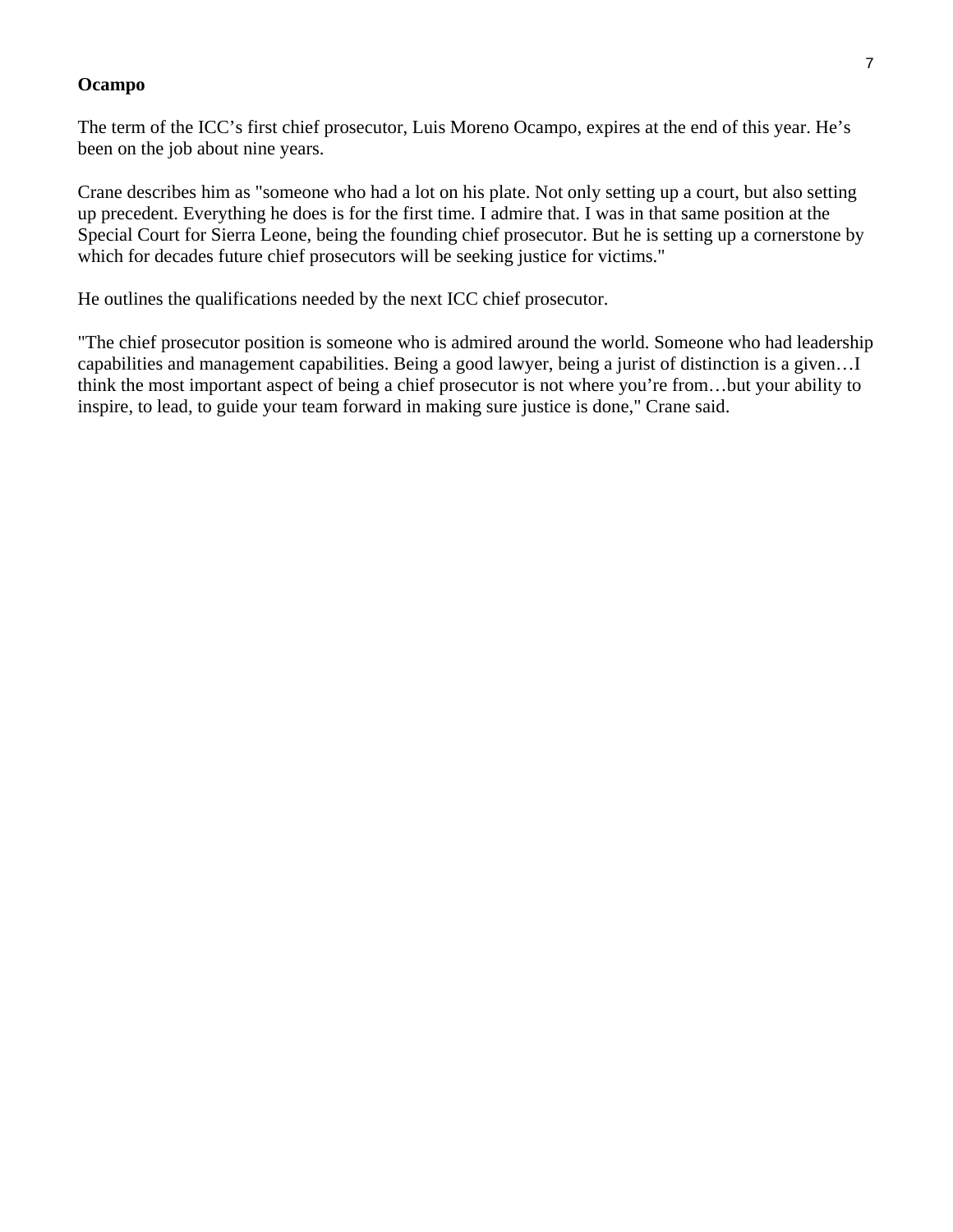## The Telegraph Wednesday, 29 June 2011

## **The Gaddafi indictment is arbitrary, political and counterproductive**

#### By [Daniel Hannan](http://blogs.telegraph.co.uk/news/author/danielhannan/) P



*Bad men - perhaps bad men especially - deserve justice* 

International law has ceased to be international. Where it used to be about relations *among* states, it is nowadays about human rights violations

*within* states – which suits its practitioners down to the ground, as it gives them virtually unlimited jurisdiction.

For hundreds of years, we operated on the basis of the clearly understood principle that crimes were the responsibility of the states on whose territories they were alleged to have taken place. International law applied only to those issues which were, by their nature, international. William Blackstone saw it as covering just three areas: safe conduct passes; the treatment of ambassadors; and piracy on the high seas.

Under this traditional definition, Muammar Gaddafi might have been arraigned at virtually any point in the 1980s or 1990s. He practised the modern equivalent of piracy, sponsoring international terrorism. He disregarded the rules of international diplomacy, protecting the official who had murdered a British policewoman by firing at her from the Libyan embassy. He abused the notion of a safe conduct pass to remove that official from Britain.

At no stage did international judges issue a warrant for his arrest. Neither the Yvonne Fletcher murder, nor the revelation that Gaddafi had armed the IRA, nor even the Lockerbie atrocity prompted an arraignment. Now, though, the International Criminal Court has indicted the deranged colonel, not for his many violations of national sovereignty and diplomatic conventions, not for his global depredations, but for internal repression. His attacks on Libyan civilians, they say, constitute murder.